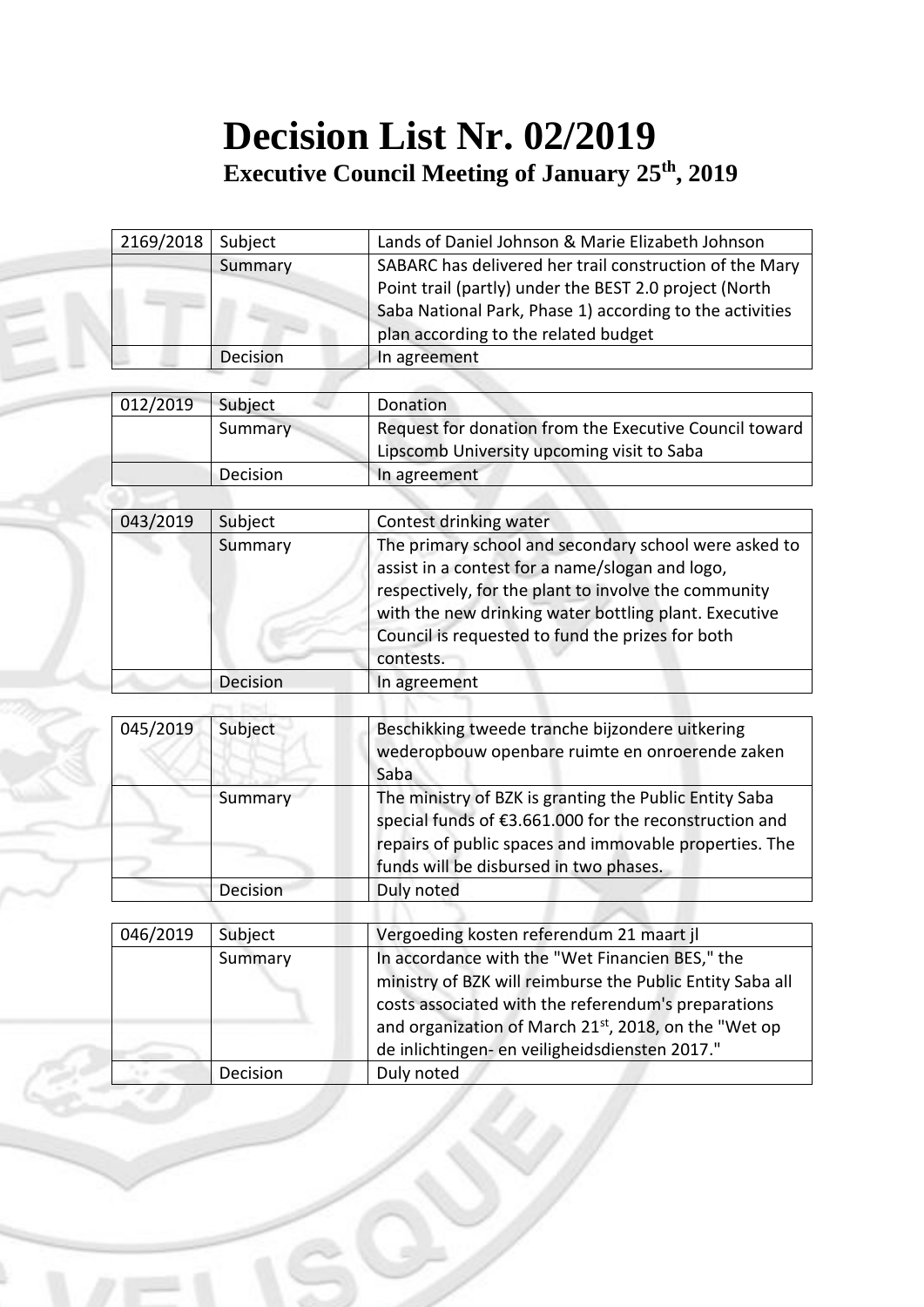| 047/2019 | Subject  | Agreement RWS for technical advice renovation harbor                                                                                    |
|----------|----------|-----------------------------------------------------------------------------------------------------------------------------------------|
|          | Summary  | Rijkswaterstaat of the Ministry of Infrastructure has<br>agreed to provide technical advice for the renovation<br>project of the harbor |
|          | Decision | In agreement                                                                                                                            |

| 060/2019 | Subject  | Vaststelling bedragen 2019                           |
|----------|----------|------------------------------------------------------|
|          | Summary  | The indexation of the statutory minimum wage and     |
|          |          | social benefits are discussed annually. For Saba,    |
|          |          | according to the growth of the consumer price index, |
|          |          | they have been adjusted by 4.4%                      |
|          | Decision | Duly noted                                           |

---

ļ.

| 068/2019 | Subject  | Saban Anthem                                           |
|----------|----------|--------------------------------------------------------|
|          | Summary  | Request for the sheet music, instrumental audio of the |
|          |          | Saban Anthem, and any other symbols of Saba            |
|          | Decision | In agreement                                           |

| 069/2019 | Subject  | Request to add a service to current business license                                                                                                                                                                                             |
|----------|----------|--------------------------------------------------------------------------------------------------------------------------------------------------------------------------------------------------------------------------------------------------|
|          | Summary  | Request by Nimojin (sole proprietorship) to expand<br>services of current sole - proprietorship to include<br>general cleaning, gardening, overall maintenance,<br>general repairs, and other activities concerning home<br>and/or business care |
|          | Decision | In agreement                                                                                                                                                                                                                                     |
|          |          |                                                                                                                                                                                                                                                  |

| 070/2019 | Subject  | Board resolution the Look Out B.V.                          |
|----------|----------|-------------------------------------------------------------|
|          | Summary  | As of November 1 <sup>st,</sup> Look Out B.V. will have one |
|          |          | managing director                                           |
|          | Decision | In agreement                                                |

| 072/2019 | Subject         | Attendance 18 <sup>th</sup> OCT-EU Forum and OCTA Ministerial                                                                   |
|----------|-----------------|---------------------------------------------------------------------------------------------------------------------------------|
|          |                 | Conference                                                                                                                      |
|          | Summary         | Invitation to attend the 18 <sup>th</sup> annual OCTA-EU Forum in<br>Tahiti, which will focus on the future of the relationship |
|          |                 | between the OCT's (with the leaving of the English                                                                              |
|          |                 | OCT's) in the form of the implementation of the new<br>overseas association decision                                            |
|          | <b>Decision</b> | In agreement                                                                                                                    |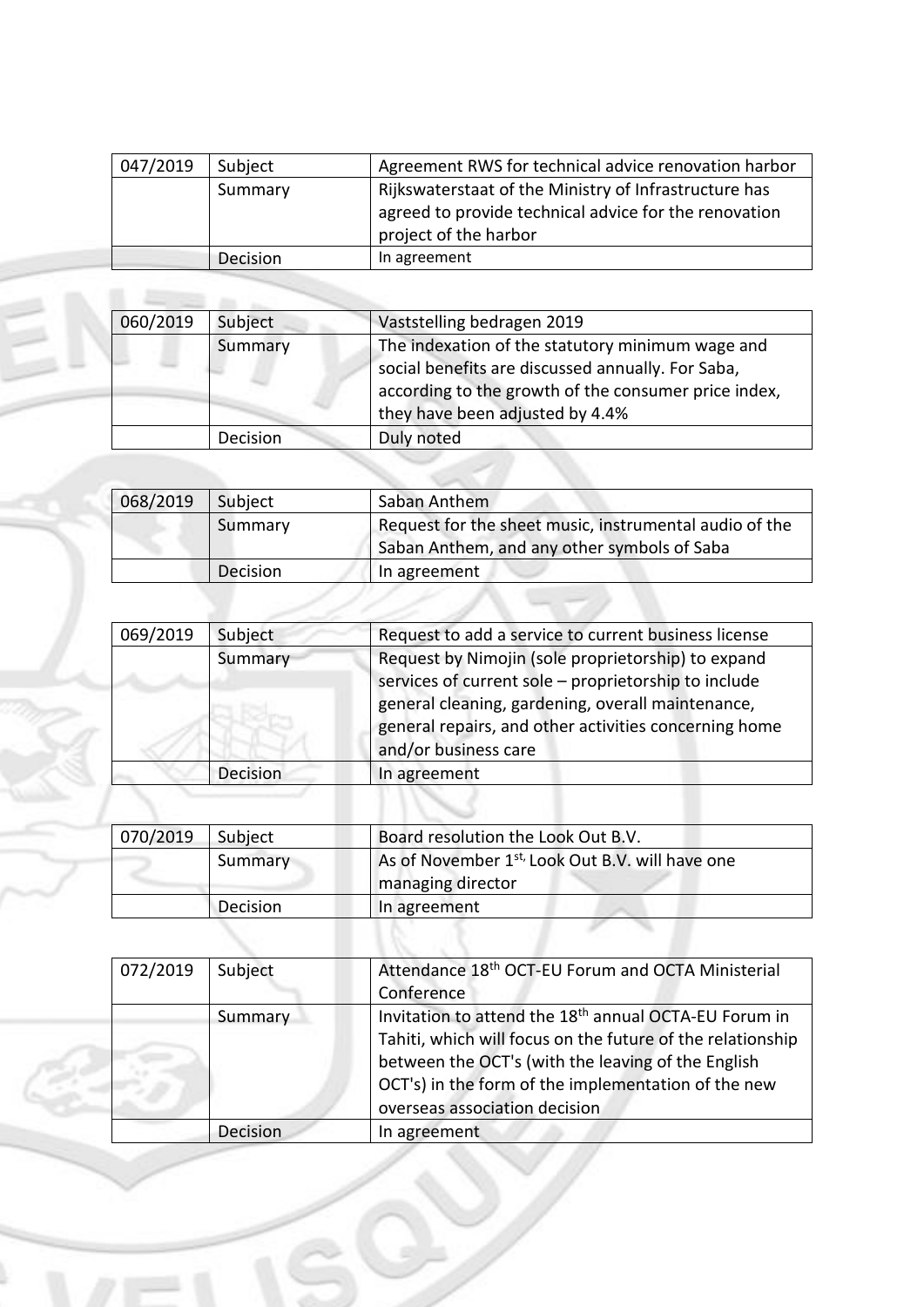| 078/2019 | Subject  | Requesting Monument status for the Wesleyan     |
|----------|----------|-------------------------------------------------|
|          |          | <b>Holiness Church</b>                          |
|          | Summary  | Request by the Wesleyan Holiness Church for the |
|          |          | church to receive monument status               |
|          | Decision | In agreement                                    |

| 084/2019 | Subject  | Aanbieding Ontwerp-jaarplan BKCN 2019                                                                                                          |
|----------|----------|------------------------------------------------------------------------------------------------------------------------------------------------|
|          | Summary  | In accordance with article 29.2 of the "Veiligheidswet"<br>BES," the BKCN submitted their draft annual plan to the<br><b>Executive Council</b> |
|          | Decision | Duly noted                                                                                                                                     |

| 085/2019 | Subject  | Heineken Regatta                                                                                                                                                                                                                                                                                                                                                                                                                                                                                                                                                                                                       |  |
|----------|----------|------------------------------------------------------------------------------------------------------------------------------------------------------------------------------------------------------------------------------------------------------------------------------------------------------------------------------------------------------------------------------------------------------------------------------------------------------------------------------------------------------------------------------------------------------------------------------------------------------------------------|--|
|          | Summary  | Proposal for the representation of Saba at the Heineken<br>Regatta 2019. In the previous two years, Saba had its<br>booth at the Heineken Regatta village, which was well<br>received by the visitors of the Regatta. It is important to<br>continue to have a presence at the Regatta, to show<br>consistency and promote the upcoming expansion to<br>our harbor to the yachting industry. Two<br>representatives from Saba's tourism team will attend<br>the show, and it has been decided to attend the show<br>only during the actual race days, which is for four days,<br>February 28 <sup>th</sup> - March 3rd |  |
|          | Decision | In agreement                                                                                                                                                                                                                                                                                                                                                                                                                                                                                                                                                                                                           |  |

| 086/2019 | Subject  | Invitation to participate in research project consultation                                                                                                                                                                                        |  |
|----------|----------|---------------------------------------------------------------------------------------------------------------------------------------------------------------------------------------------------------------------------------------------------|--|
|          | Summary  | MOVE is a pilot project by the EU Commission with its<br>final goal to facilitate mapping and assessing the state<br>ecosystem services. Stakeholders from Saba are being<br>invited to participate in the consultation process of<br><b>MOVE</b> |  |
|          | Decision | Duly noted                                                                                                                                                                                                                                        |  |

| 104/2019 | Subject         | Advice on payment BEST 2.0 bills for Trail Construction  |  |
|----------|-----------------|----------------------------------------------------------|--|
|          |                 | Service agreements                                       |  |
|          | Summary         | SABARC has delivered her trail construction of the Mary  |  |
|          |                 | Point trail (partly) under the BEST 2.0 project (North   |  |
|          |                 | Saba National Park, Phase 1) according to the activities |  |
|          |                 | plan according to the related budget                     |  |
|          | <b>Decision</b> | In agreement                                             |  |

Í.